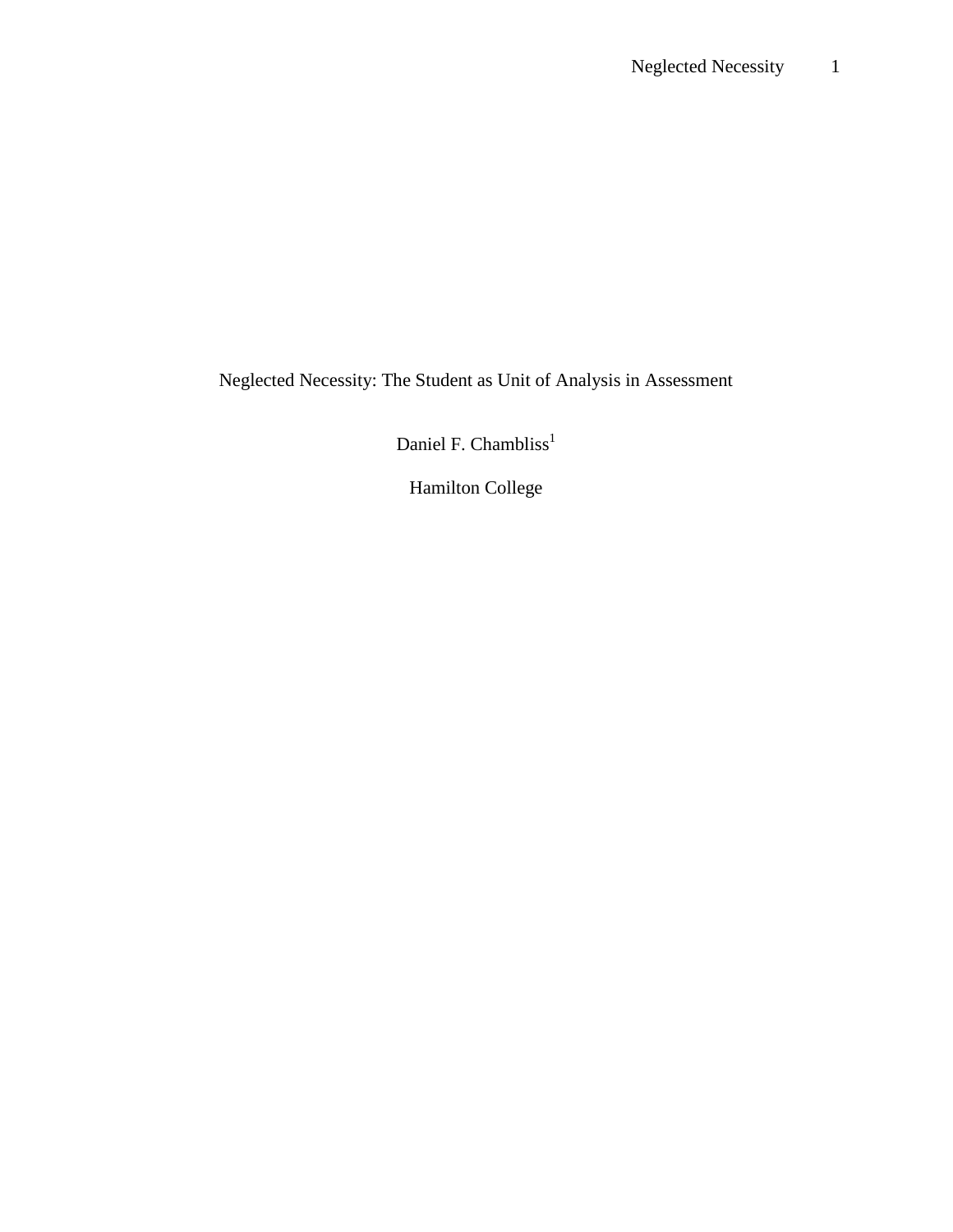Educational results for real students matter; our proper goal is to enhance the educational experience and learning of our students. But for college professionals--deans, presidents, administrators, professors--our daily work often pulls us away from understanding the lived experience of real students, so that in formulating policies we lose sight of the educational results of our organizational work. In two different dimensions, which I will call the "horizontal" and the "vertical," we frequently slide away from an understanding of individual student reality. We forget that (a) in the "horizontal" dimension, students do not see the world as faculty and administrators do--they are in a sense different kinds of people; and (b) in the "vertical" dimension, the success of individual students doesn't directly reflect the success of classes, departments, programs, or institutions, since individual experience cannot automatically be inferred from the behavior of collectivities.

 In the language of social science, therefore, outcomes assessment should take the individual student as the *unit of analysis*. Within institutions, data gathering (collected on courses, departments, program initiatives, etc.) often overlooks this methodological requirement, so we don't measure the results we claim to produce. There's been lots of talk recently among accreditation agencies, education leaders, and assessment scholars about the importance of doing "outcomes assessment," but in this sense we often don't do it. Effective administrative action in shaping student outcomes requires (a) understanding the lived experience of students, (b) sampling on the entire student body, using individuals as the unit of analysis, and (c) learning how particular organizational actions (program initiatives, courses, majors, etc.) affect the totality of student outcomes. Frequently, I will show, this is not what happens.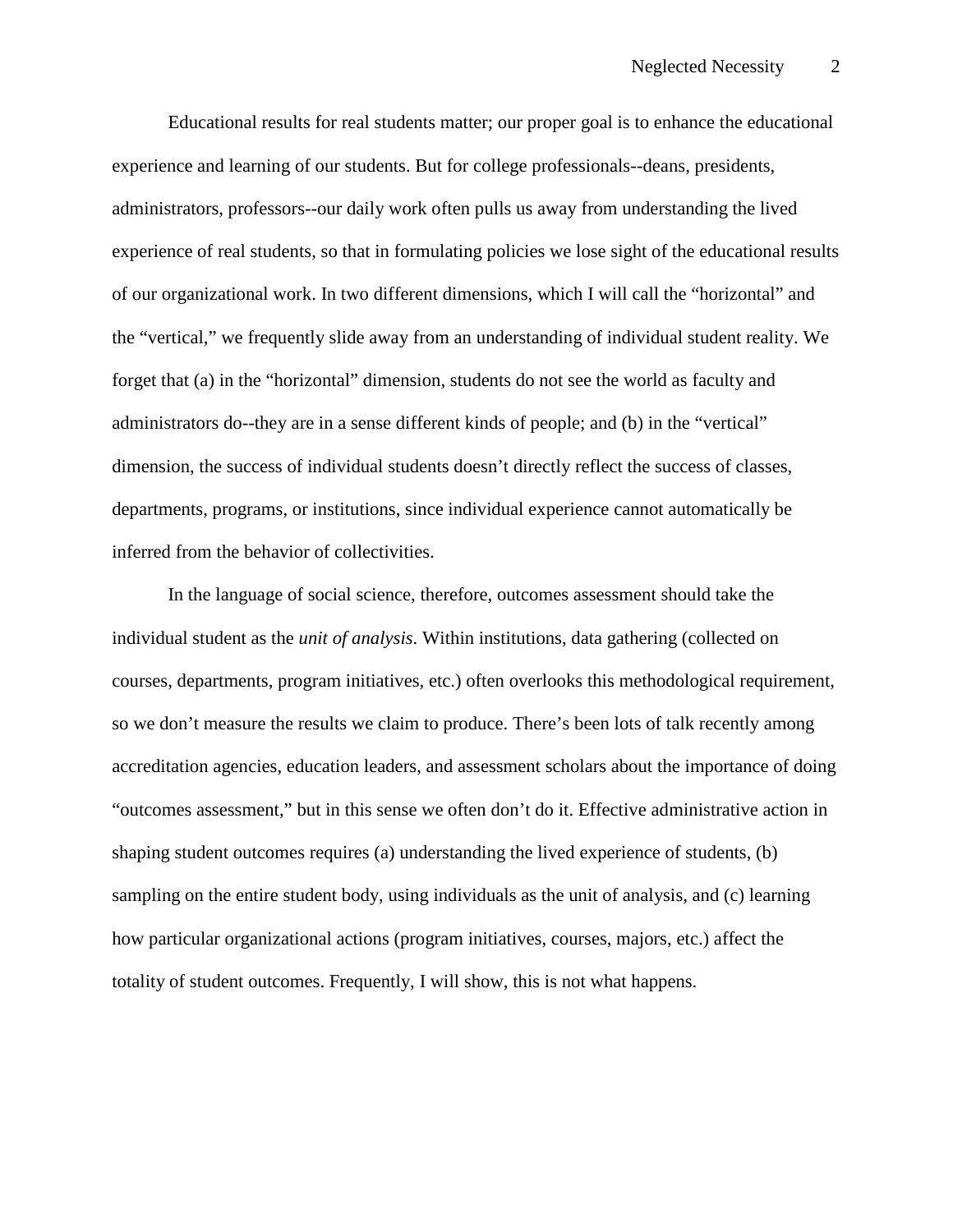Student Perspective Isn't Faculty or Administration Perspective

 Along a "horizontal" dimension, imagining people standing side by side, students aren't like professors or administrators. They sleep later in the morning and they stay up half the night. They take tests, while other people write and grade tests. Students follow rules; deans and professors make up rules. Many students live on their parents' money. Most have never read Darwin, Marx, or Freud. They were born in specific years, belong to particular generations, and see the world through the eyes of the era in which they grew up. Each fall, Beloit College issues a "mindset" list, reminding its faculty that contemporary first-year students have always lived in a world with MTV and AIDS, have never owned (or even seen) a record player, and remember neither Johnny Carson nor the USSR (http://www.beloit.edu/~pubaff/mindset). Students not only hold different opinions and a different view of things than we do; they hold an entirely different place in life. For a teacher, or a college, to be successful in transforming their students, we need to understand and use such knowledge.

 Consider a simple example. Academic deans and professors view their colleges as organizations of programs, departments, and faculties, all deployed in such a way as to provide a good education. We believe that courses are fundamental, curricula are important, and professors stand at the center of college life. We "would hope" students take their studies seriously, and sometimes think they "should" work a 40-hour week on academics.

But for a freshman entering college, the immediate challenge is managing an independent life: living on one's own, away from parents, with no one enforcing curfews. Students can stay out late without permission, maybe get a little (or very) drunk, and even have a boyfriend or girlfriend sleep over for an entire night. Drugs! Sex! No adults!

And some classes.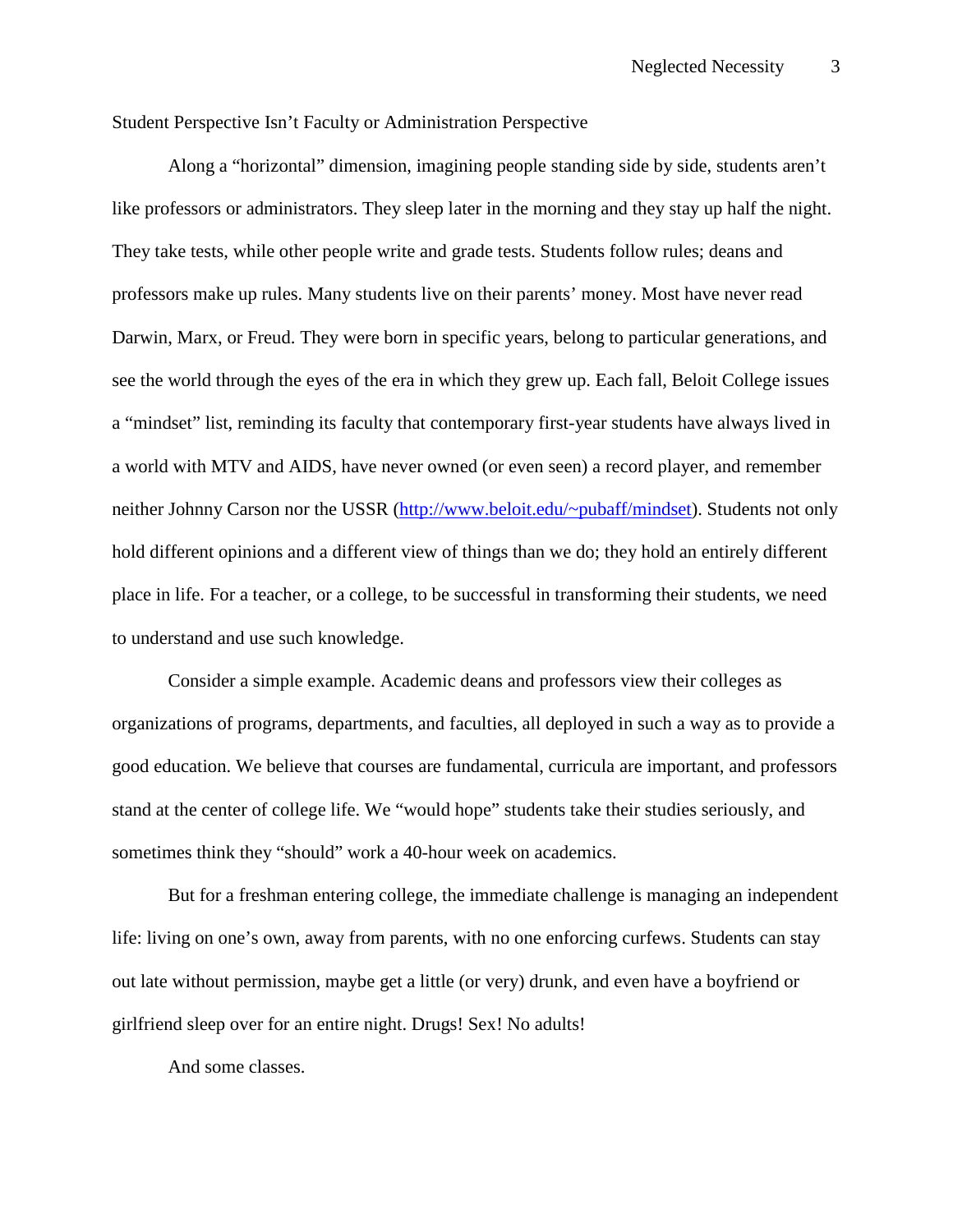And in the academic realm itself, students and professionals experience things differently:

- Foundations, presidents, and deans love to talk about innovation, new programs, exciting new turns in curriculum planning and pedagogy. But for students, it's all new--Western Civilization, Introduction to Anthropology, Geology with Lab, Shakespeare, the whole thing. Picking one's own classes, schedules, and teachers is a novelty; deciding not to attend class is breathtaking; to most freshmen, the daily reality of being in college, with all that entails, is itself astonishingly innovative.
- At the same time, many professors are bored teaching their old courses: Calculus, Introduction to the Novel, Survey of American History. They think Marx is outdated and Freud is passé. But beginning students want those basics. They want to study Psychology, Literature, Philosophy–the big issues, not the technical arcana. They don't care if a course is new or old, innovative or traditional; to them *every* course is new. (Of course, professors have trouble remembering this. As the old mathematician once said, "I've been teaching calculus for 30 years, and by damn, they still don't get it"!) • Registrars, trying to balance classroom use across the day, suggest putting required courses for majors at 8:00 a.m., thus equalizing classroom loads across the day--and guaranteeing a bit of misery for any student who enrolls in one of those majors. Department chairs, similarly trying to equalize faculty loads by balancing sections, move students into sections they didn't want, with professors they didn't ask for. It's fair for faculty, but is it good for student learning?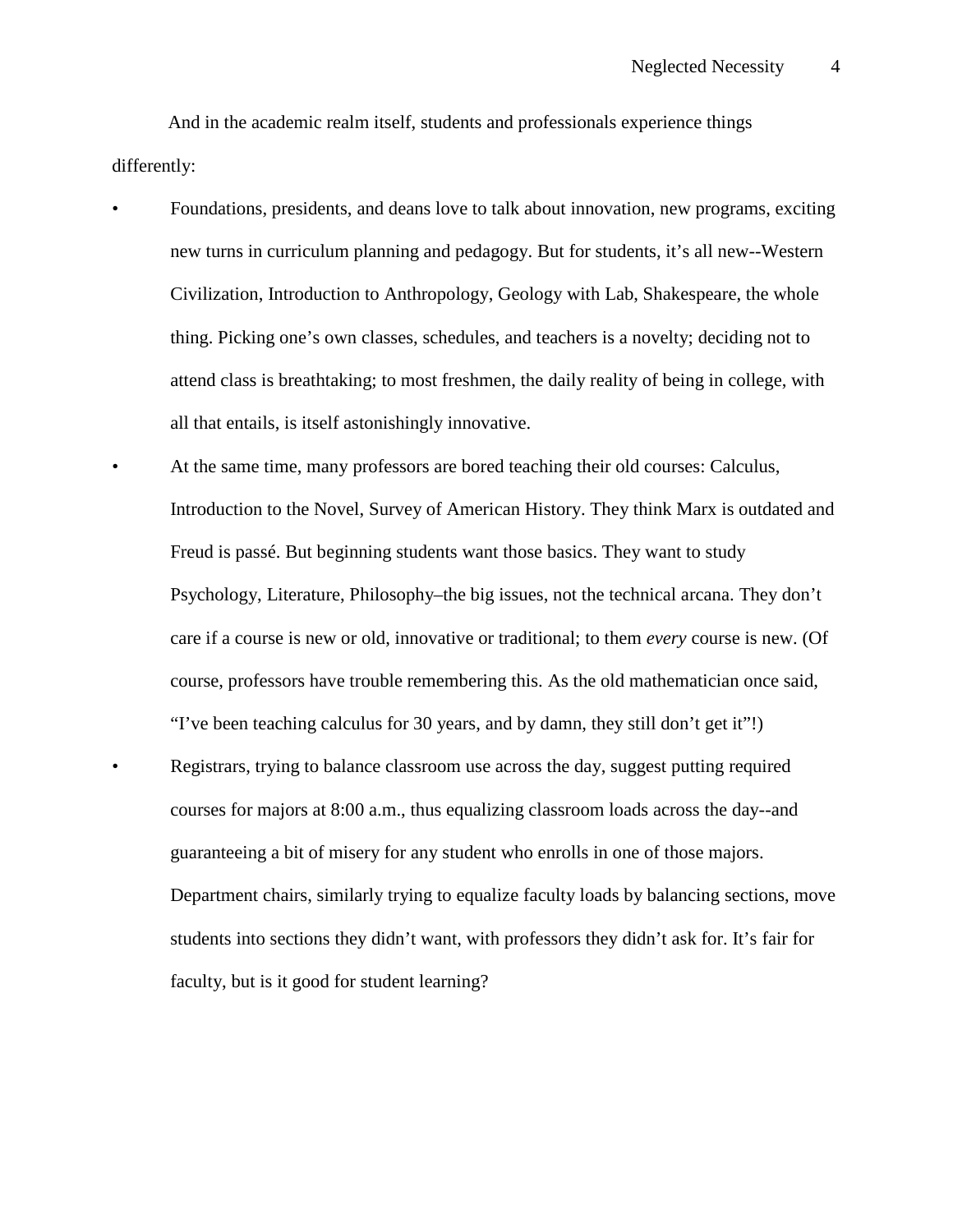- The dean at a small college oversees perhaps 180 professors. But any particular student meets, in her entire career, perhaps only 20 or so; and at the outset, encounters only four or five in a semester. Those are the ones that matter to her.
- When a recent campus newspaper editorial complained about the diminishing level of student contact with faculty, a highly respected English professor responded by listing professors who sing in the choir, help with sports teams, host dinners for students, and sit in the campus coffee shop, in an effort to prove that "we're trying." But the editor's complaint was not that professors aren't active; it was that students didn't encounter them, a very different matter.

 Students and faculty also approach academic disciplines with different expectations. Faculty, for instance, typically place the Psychology Department among the natural sciences; most psychologists themselves do, and many fiercely advance a scientific agenda and image for their discipline. But most freshmen (reasonably) expect psychology to explain parental divorce, boyfriend problems, and why roommates fight. When they discover that hypothesis testing often figures more prominently than people, many students drop psychology.

 Some professors, sensing the gulf between the students' perspective and their own, see student priorities and values as immature or just silly (sometimes true)–and therefore illegitimate or immoral (a different matter). "In the real world," one professor told me in arguing for early morning classes, "people have to get up and go to work"! Yes; but a student could respond that in the real world people don't have lifetime job security with three months on their own in the summer. Or as one Dean's List student described the perception gap, "Administrators believe that students do two things: drink and work. If we aren't working, we're drinking. Therefore they think if they make us work more, we'll drink less." In each case here, the error is simply to forget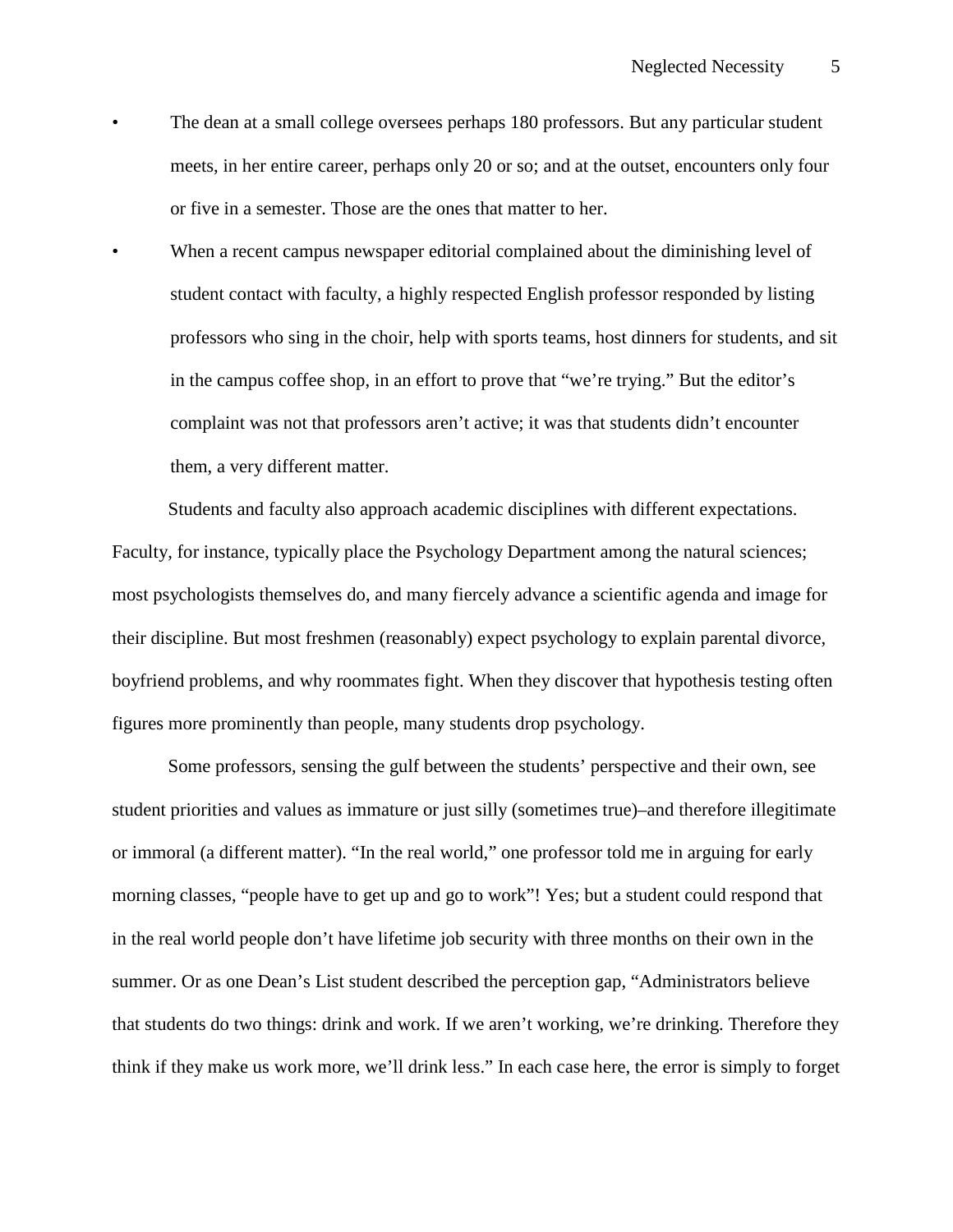that students have had different experiences, have different interests, slice up the world differently than do the adults who run the place.

The mistake is easy to fix: talk with some students, and incorporate what you learn into planning and policy decisions. Respecting students' point of view isn't pandering; it's smart. By taking their view into account, faculty and administrators can have their cake and entice students to eat it too, designing programs and policies that tap students' perceptions and motivations, not ignore them.

## The Individual is not the Collective

 Students, then, aren't like professors; similarly, groups aren't like individuals. Along a "vertical" dimension, we frequently err by inferring individual-level student experience downwards from group-level information (such a course evaluations or program success). This is a false deduction, an error in logic known in social science as the "ecological fallacy."

Groups are different kinds of things than are people, and research findings about groups frequently do not apply to the individuals belonging to them. For instance, countries (groups) that are rich have higher rates of heart disease than do poor countries, but rich individuals have lower rates than poor individuals. Or do you remember those specious "voting maps" that appeared following the 2000 U.S. Presidential election, showing "how counties voted," the vast majority going Republican? Vast swathes of America were painted in red. But counties (groups) don't vote; people do. And a huge "win" among counties is completely irrelevant to either the popular vote or the electoral vote and outcome.

Similarly, in a liberal arts program the excellence of a single academic department is by itself nearly useless information: a *department* can be in itself great, but if it teaches only a few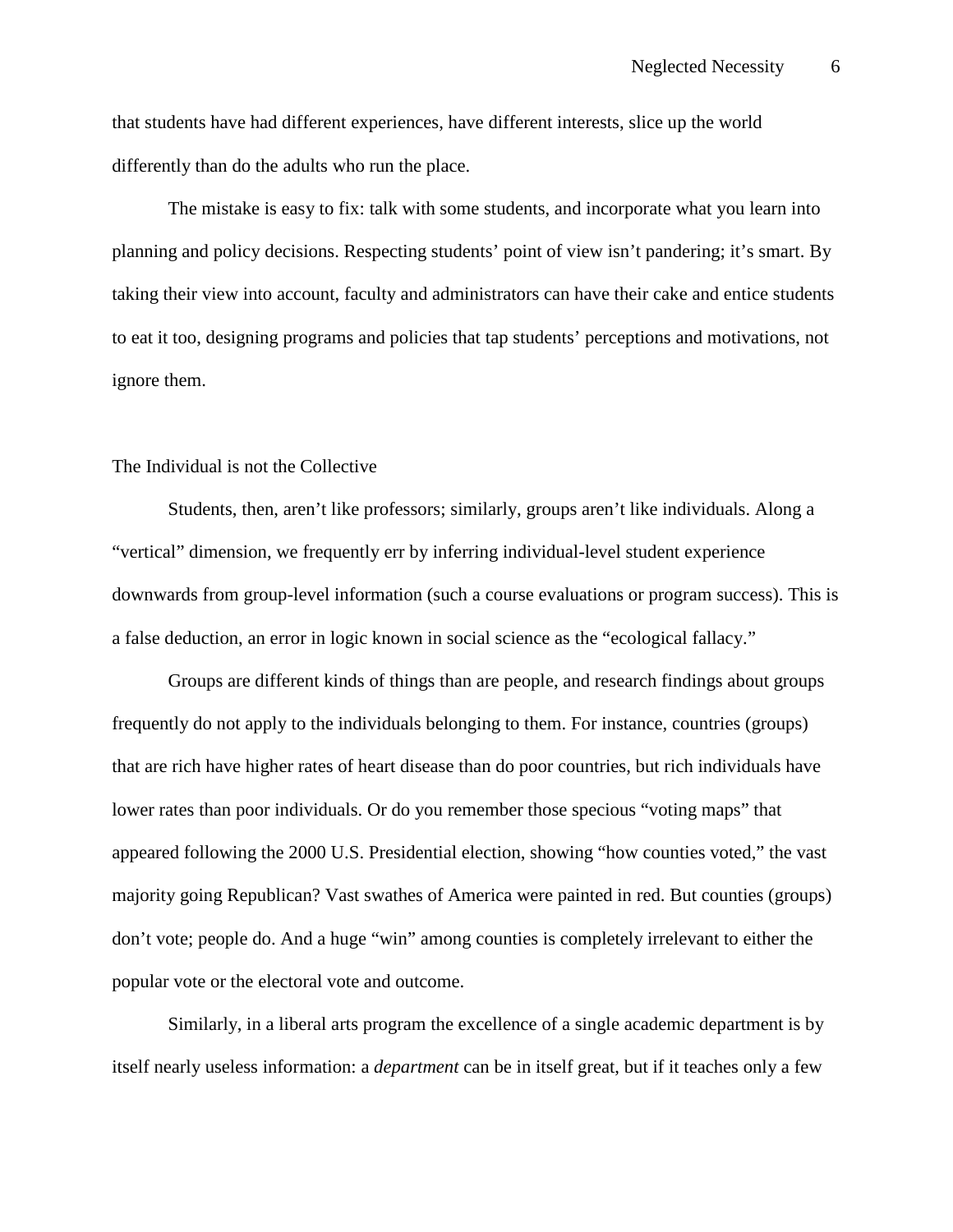*students*, it has little effect on overall outcomes for the college. The same argument applies to courses. A substantial majority of an institution's *courses* might be evaluated as being excellent; but the educational results could be slight, if only a few *students* were actually enrolled in those courses. Administrators usually tend, as I've said, to think in terms of the departments they oversee, the programs they've created, or at best, the individual professors whom they have helped to hire and whom they have to evaluate. But in no case does the intrinsic quality of these entities–departments, programs, professors--directly predict what is happening with students, at all.

Such errors are common, consequential, and sometimes laughable:

1. *US News & World Report* gathers data on the "percentage of small classes" that colleges offer. At Hamilton College, a clear majority of classes have fewer than 20 students, giving us a *US News* rating of 69% of such classes. But when we studied student transcripts, we found that most students are typically enrolled in larger classes--indeed, that's what makes the classes large! Most *classes* thus are small, but most *students* are in larger classes. At the hypothetical extreme, a college could offer ten courses total, in nine of which one lone student enrolled, with 2,000 students in the tenth. The college could then triumphantly claim (and *USNWR* accurately report) "90% of our classes are small." Remember that *classes are small because students aren't in them*.

2. A state university branch advertises that it is "one of just 10 colleges in [its state] with both a nationally-accredited school of education and an AACSB-accredited school of business." Of course, no actual student will ever benefit from this highly touted fact, since students enroll in only one school. But administrators are proud of the success of both, and believe the public should care.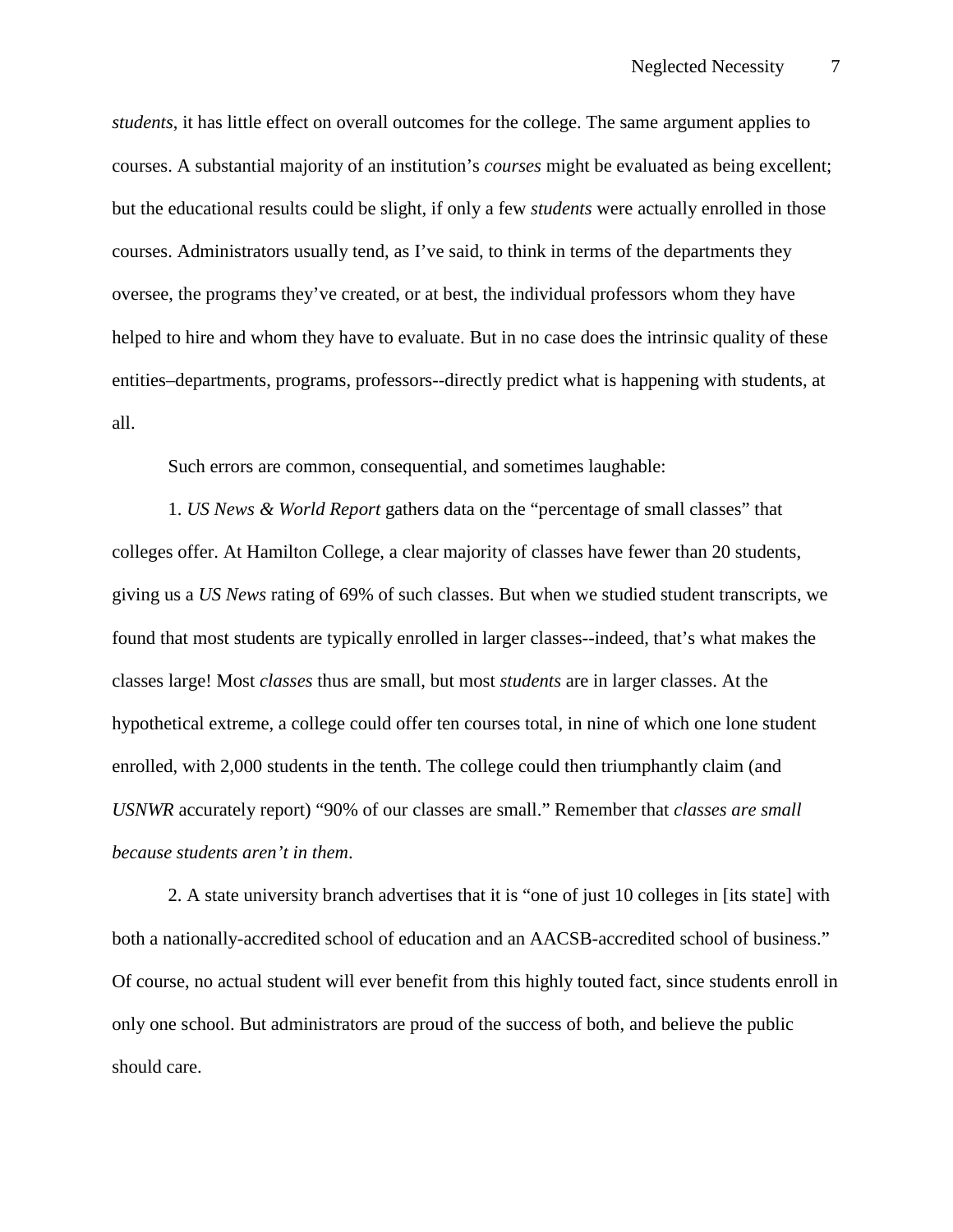3. A well-regarded academic department, having seen its enrollments drop by nearly half in a five-year period, points to the "improved rigor" of its program. And no doubt students who remain in the classes gain some benefit. But you can't have rigor without students to whom it is applied. Half of the former numbers of students are getting--for all the department's effort--no rigor at all in the discipline, nor any of the discipline's content. Whether the presumed benefits of raising the overall standards for the college occur, and whether they justify the very real cost, remains an open question.

4. When distribution requirements were ended, course enrollments in lab sciences remained the same, so college leaders initially thought "dropping distribution requirements made no difference" in what students were studying. But transcript analyses soon revealed that science majors were taking even more science courses than before, and were in effect replacing other students who had left science altogether. Therefore dropping distribution requirements dramatically changed what courses students were taking, but did not change the raw number of students in a class. Gathering data on *classes* had thus been profoundly misleading as to what *students* were doing.

 In all of these cases, attention to information gathered about collectivities--departments or courses--was mistakenly used to draw conclusions about the actual experience of students. Our data collection units tend to be such collectivities--courses, programs, graduating classes--which are then tallied up as if they were all of roughly equal importance. But if the goal is educated students, not just good programs, then the data must be collected on students, weighted in a "one person-one vote" fashion. A course can be rigorous, well organized, steeped in valuable and current literature, featuring great media and employing the best active-learning pedagogy. But if it enrolls only a few students, it may easily be irrelevant to the desired result.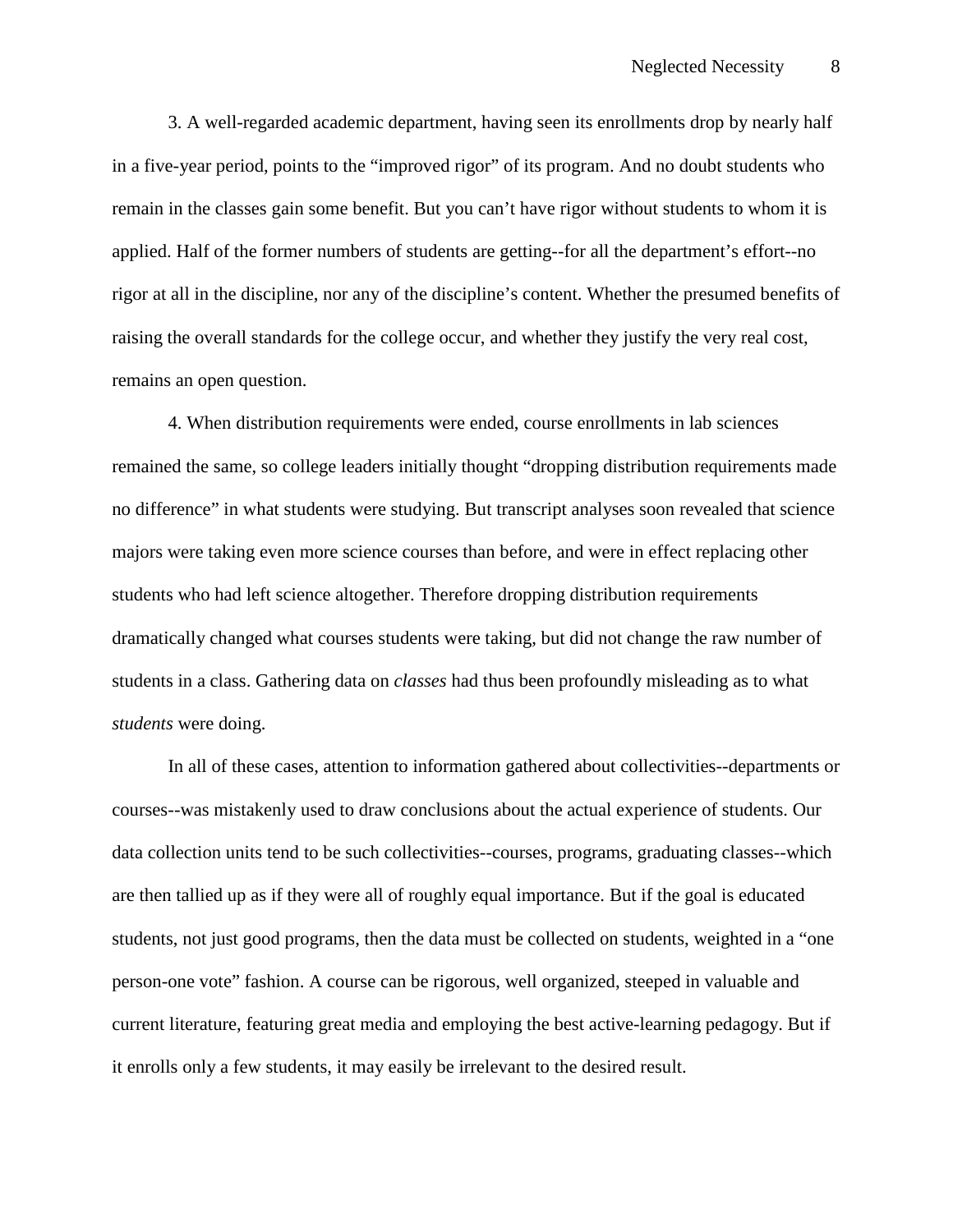At this point, critics may protest, "You're just talking about enrollments"! No. Counting enrollments *per se* should never be the basis for decision making. The quality of the students' experience--did they learn to write an essay? do they now understand photosynthesis?--must be a crucial consideration. But if the quality of learning matters, so too does the quantity, the number, of real students--human beings--who have learned. After all, "enrollments" is just abstracted administrative jargon for "actual students in classes."

 In sum, educators talk a lot about student learning outcomes, but if assessments are only made by course, or department, or professor, the students have already been selected; the measurement ignores all of the students who are not in the course. Therefore, in gathering outcomes data, one must sample on the student body as a whole, not just on groups that exist as pre-given administrative categories. What happens with people is not what happens with collectivities, and findings that are true of one level on this "vertical" dimension need not, at a different level, be true at all.

## Why do These Mistakes Happen?

 In summary, too often we forget that (a) students aren't like professors or administrators, and (b) collectivities aren't like individual people. The reason for such failures, apart from a lack of methodological sophistication in doing social science research, is the simplest kind of human psychology.

We most keenly feel our own efforts, our own exertions, where our energy is focused. Presidents are paid to create visions, excite the trustees, and attract support from foundations, and so they do: near the end of 1999, the president of one top-ranked college rolled out a huge, expensive, plan for rethinking the college's strategic vision, although he privately found the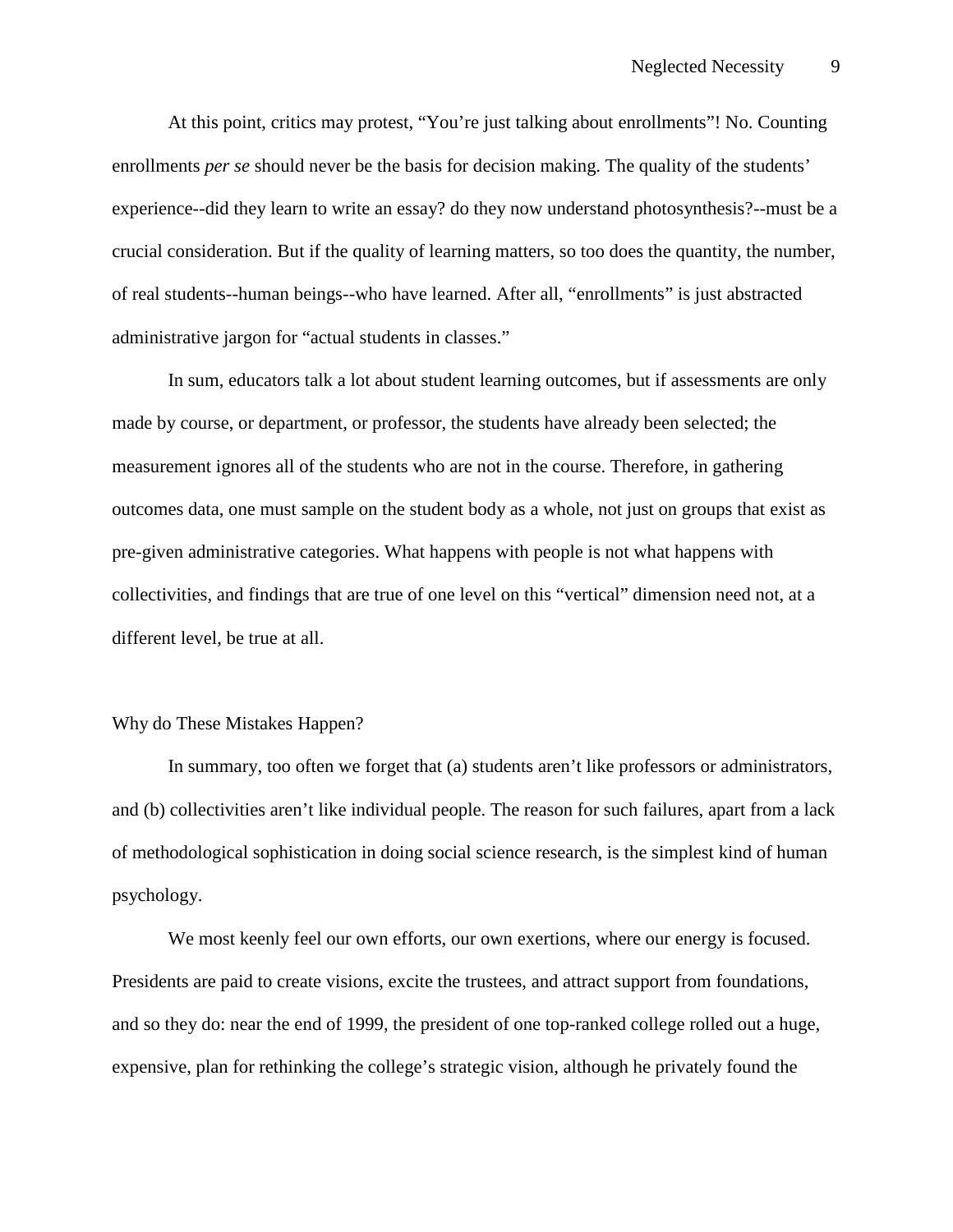exercise dubious at best. When asked why he proceeded nonetheless, he said, "It's the year 2000; the Trustees want something millennial." Deans, for their part, manage their work through departments and programs, building resumes with new initiatives, curricular changes, new facilities. Heading off to conferences, deans and associate deans need something to talk about. Professors, too, think about what is interesting or difficult for them, what they have to work on. They'll work very long hours, spend time on campus on weekends, and grade papers endlessly in efforts to help their students. And institutional researchers will reasonably begin their work from available sources, with administrative data. As the paid employees of academic institutions, then, we all concentrate on our formal, institutionalized, organized efforts to help our students. So it's not surprising that when we try to measure what happens, we measure our own efforts: what buildings are newly-opened; what programs are designed and initiated; what's in the course catalogue; the classes we teach and how many students are in them; even how successful those classes are.

 That's all fine, but it's not how the students see things. They don't care about our efforts. For them, and perhaps for their learning, who even knows if classes are the important factor? The amount of work we put in, how many years we spent on curriculum planning, how much our new buildings cost--could easily be totally irrelevant.

## Policy Implications

If educational leaders want results for students, then, they must focus relentlessly on what happens to students--on the actual outcomes for particular, real students. Not what is offered, nor what we've tried, nor what great new program is in place; and not what courses "ought to be good," nor what "one would hope" that faculty are doing. The hopes and efforts of faculty,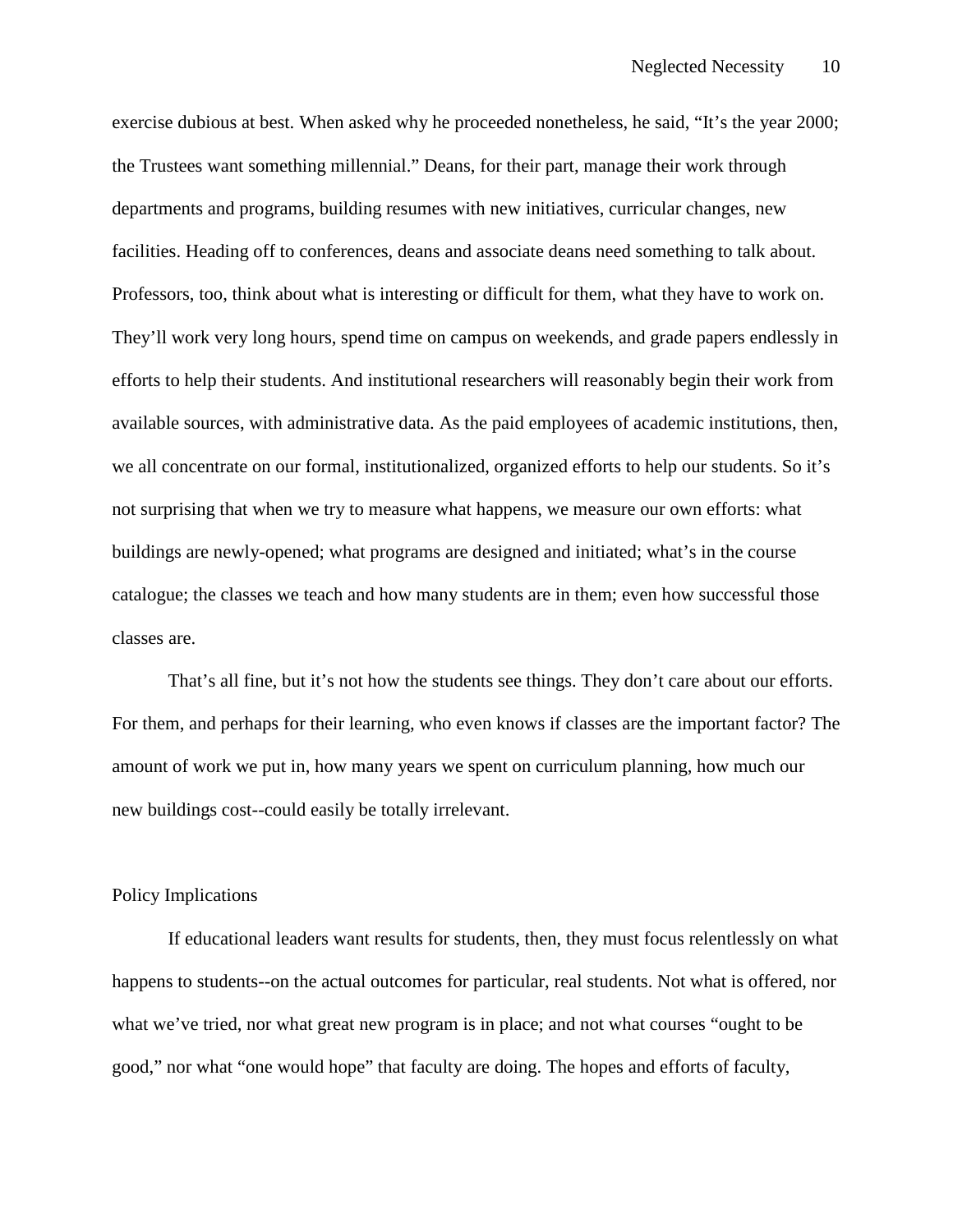administrators and departments, strenuous though they may be, are by themselves irrelevant; *effort per se predicts nothing about results.* What matters is what actually affects real students. Therefore:

 1. Start by sampling on students, not programs or professors. Recently at Hamilton, we wanted to know what sort of instruction students were getting in oral communication. We could have conducted a survey of all faculty, asking if they included public speaking in their courses. But that would assume that all faculty have equal access to students. Instead, we first sampled all of our students, looking for whether they had actually been exposed to any such instruction. We eventually worked back to surveying the teachers who actually taught those students, to get details of course syllabi. More broadly, one can analyze a random sample of student transcripts. Even a 30-minute flip-through of, say, 100 random-sample transcripts will provide a clear, often startling view of the actual careers of your typical students, and it accounts for enrollments, levels of courses, and professor popularity.

2. Then, make a fair accounting of all students at the college, not just those who finish or those in flagship programs. Many students gain nothing from programs which legitimately claim to be "excellent" (in quality of faculty, facilities, offerings). Certainly, students may benefit even from a program they aren't taking, if it raises standards generally or attracts more top-quality students. Maybe the faculty publishes well, the curriculum plan makes sense, and the teachers win high student evaluations. But if the program teaches only a few students for the resources used, it is actually penalizing all of the students who aren't in the program. At the same time, a popular department with low academic standards may, by its very popularity, simply be damaging that many more students. Again, the important empirical issue is not whether programs are good or bad in themselves, but whether and how much real students benefit.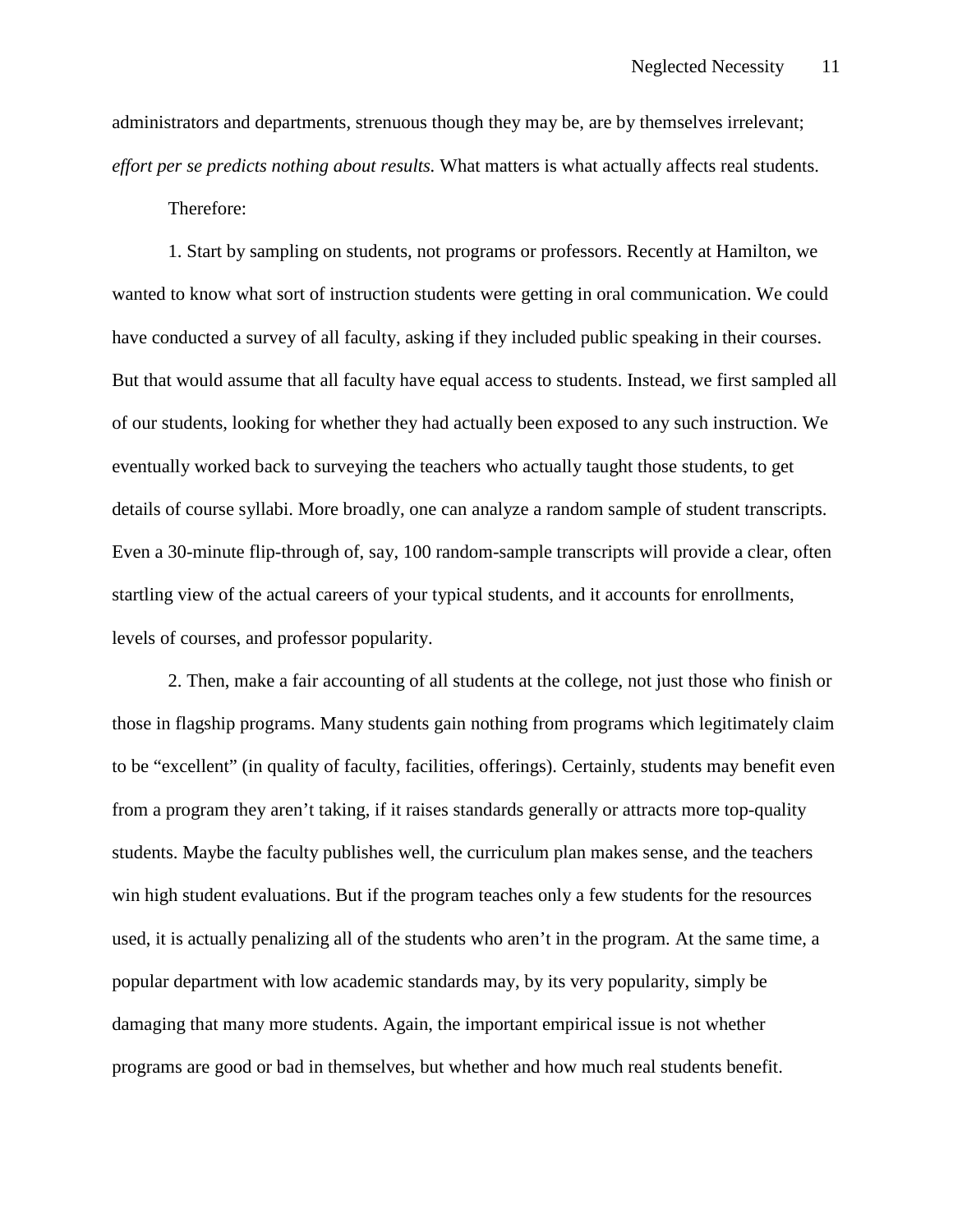(3) Finally, remember that departmental or program-level assessment, so politically feasible and apparently efficient, may easily be irrelevant to student outcomes. Departmental assessment, for instance, allows a department to improve results by excluding weaker students. Obviously, no department can be responsible for the educational outcomes for every student at a college. But every program operates, in some way, at the expense of the students who aren't in it. And that should be acknowledged.

 There's good news here for leaders. A small group of vigorous programs with good enrollments and excellent professors, supported by the rest, can successfully educate most of your students; in fact, a small group of excellent departments, professors, and courses can create a marvelous educational program for virtually the entire student body. Conversely (more good news for deans) your *weakest faculty and departments need not matter*, so long as they have no students. There's no inescapable need for the Dean to reinvigorate deadwood, dismiss poor professors, or sink yet more money into shaky programs. Remember, the goal isn't lots of great *departments*; it's lots of well-educated *students*. But to reach that goal, one must always be clear about the proper unit of analysis, and always keep students--not professors, departments, or programs--firmly in mind.